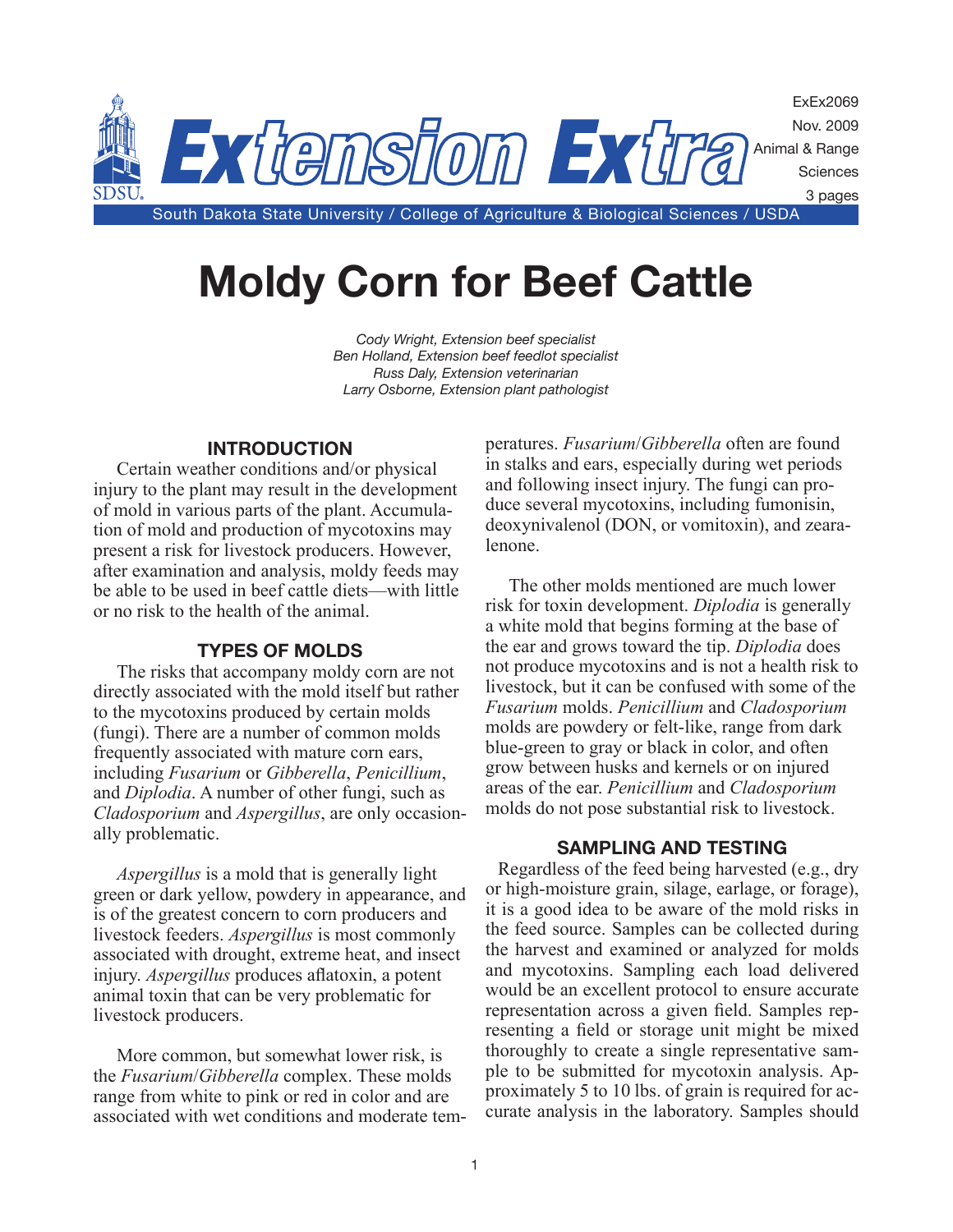be mailed in either cloth or paper sacks to prevent any more mold growth from occurring during shipment.

## **FEEDING MOLDY GRAIN**

If the results of the mycotoxin analysis indicate that the concentrations are below the maximum total diet concentrations listed in table 1, the grain can be fed without blending. However, if the mycotoxin concentrations exceed the maximum total diet concentrations, they must be blended with other feeds that have not been infected with mold to achieve total diet mycotoxin concentrations below the maximum concentrations. It is also important to note that mycotoxins may accumulate over time and the effects may not appear for several days to several weeks. It is also possible that the presence of more than one mycotoxin may exacerbate the problems.

## **ADDITIVES**

Unfortunately, once the mycotoxins are present, there is little that can be done to eliminate them. There are commercially available feed additives that bind aflatoxin; however, the additives do not bind other mycotoxins. Addition of mold inhibitors to harvested feeds (e.g., dry or highmoisture grain, silage, earlage, or forage) may prevent future mold growth but will not eliminate the mycotoxins that are already present. Furthermore, treatment of grains with mold inhibitors will eliminate the possibility of future sale of that grain on the commodity market. Silage inoculants may be beneficial when harvesting wet feeds; however, silage inoculants will only affect the fermentation process. Successful fermentation will produce acids that will prevent spoilage; however, as with the mold inhibitors, the acids

| will not eliminate mycotox-   |
|-------------------------------|
| ins that are already present. |

| <b>Mycotoxin</b>              | <b>Animal</b>             | <b>Max. Total Diet</b><br><b>Concentration</b> | <b>Notes</b>                                                  |  |
|-------------------------------|---------------------------|------------------------------------------------|---------------------------------------------------------------|--|
| Aflatoxin                     | Feedlot cattle            | 300 ppba                                       |                                                               |  |
|                               | Breeding beef cattle      | $100$ ppba                                     |                                                               |  |
|                               | Feedlot cattle            | $30$ ppm <sup>b</sup>                          | Research suggests                                             |  |
| Fumonisin                     | Breeding beef cattle      | $15$ ppm $b$                                   | cattle can tolerate 50<br>ppm fumonisin.                      |  |
| Deoxynivalenol                | Ruminating beef<br>cattle | 5 ppm <sup>c</sup>                             | Research suggests<br>cattle can tolerate 20<br>ppm vomitoxin. |  |
| Zearelenone                   | Virgin heifers            | 10 ppm                                         |                                                               |  |
|                               | Mature cows               | 20 ppm                                         |                                                               |  |
| <sup>a</sup> FDA action level |                           |                                                |                                                               |  |
| <b>PFDA</b> guidance level    |                           |                                                |                                                               |  |
| <b>EDA</b> advisory level     |                           |                                                |                                                               |  |

**Table 1.** Maximum total diet mycotoxin concentrations

Significant mold accumulation may reduce the digestibility of the diet by as much as 5% for ruminants. Therefore, when formulating diets it is advisable to adjust the energy content of the moldy grains down by 5% to account for reduced digestibility.

Palatability is another concern for beef producers. Regardless of whether or not molds produce mycotoxins, molds may very well have an impact on the palatability of the feed. Reductions in feed intake would not be unexpected when feeding feeds containing appreciable amounts of mold.

## **FEEDING GRAIN SCREENINGS**

Mold and associated mycotoxins are often separated from the corn grain during the handling process. Consequently, grain screenings from mold-affected grains are likely very high in mycotoxins. Grain screenings should be thoroughly blended and analyzed for mycotoxin concentrations prior to feeding.

## **GRAZING CORN STALKS**

Mycotoxins can be found in different concentrations in different parts of the plant. For example, concentrations of deoxynivalenol and fumonisin may be 5 to 10 times greater in the cob and husk than in the grain. Risk factors for high mycotoxin concentrations in the crop residue include moldy ears, stalk rot, insect damage, and lodging. Unfortunately, accurate sampling of crop residue can be challenging. As such, the decision on whether or not to graze a field should be based upon the mycotoxin analysis of the grain, along with assessment of the other risk factors